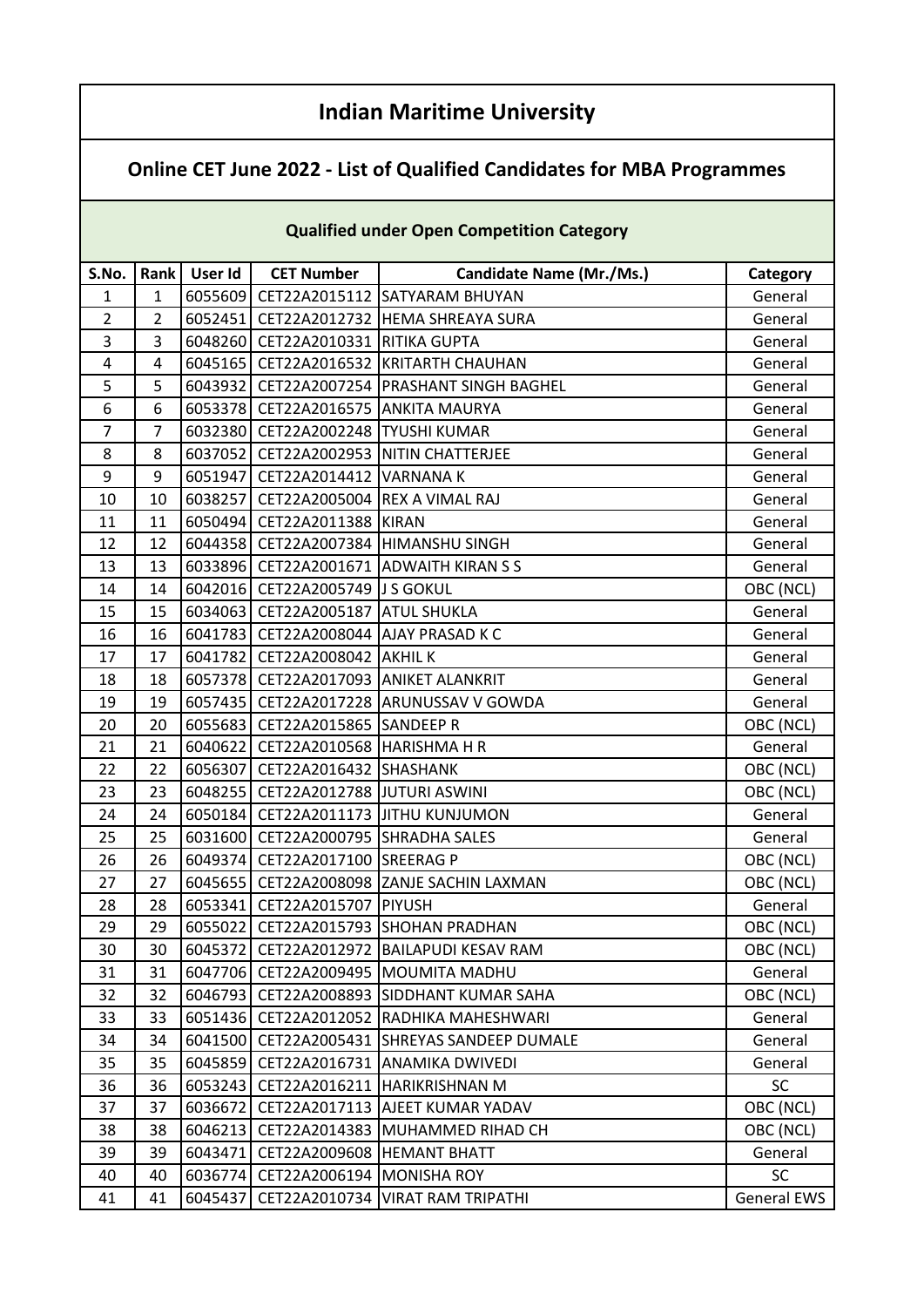| S.No. | Rank | User Id | <b>CET Number</b>                   | <b>Candidate Name (Mr./Ms.)</b>                       | Category           |
|-------|------|---------|-------------------------------------|-------------------------------------------------------|--------------------|
| 42    | 42   | 6055812 |                                     | CET22A2015456 CHANDAN KUMAR                           | General            |
| 43    | 43   | 6035791 | CET22A2017967 MILAN MANOJ           |                                                       | General            |
| 44    | 44   |         |                                     | 6045360 CET22A2007925 ANINDITA BISWAS                 | <b>SC</b>          |
| 45    | 45   |         | 6044203   CET22A2007417   AATHIRA S |                                                       | General            |
| 46    | 46   |         |                                     | 6052885   CET22A2015641   WERULKAR SHAILESH OMPRAKASH | OBC (NCL)          |
| 47    | 47   |         |                                     | 6038470 CET22A2004679 AMBADY SYAM PRAKASH             | OBC (NCL)          |
| 48    | 48   | 6038760 | CET22A2004236 N MADHAVAN            |                                                       | <b>General EWS</b> |
| 49    | 49   | 6037773 |                                     | CET22A2003641 SOURAV CHAKRABORTY                      | General            |
| 50    | 50   |         |                                     | 6039929 CET22A2011939 JAYESH SHASHIKANT PATIL         | General            |
| 51    | 51   |         |                                     | 6040252   CET22A2008080 KAUSHIKI SAVANT               | General            |
| 52    | 52   |         |                                     | 6049180   CET22A2016414   AKSHAY KUMAR P              | OBC (NCL)          |
| 53    | 53   | 6045777 |                                     | CET22A2008211 A P SUDHAKARAN                          | General            |
| 54    | 54   |         | 6030820 CET22A2001558 SANJEEV KUMAR |                                                       | OBC (NCL)          |
| 55    | 55   |         | 6051438 CET22A2012046 VIJIL V M     |                                                       | General            |
| 56    | 56   |         |                                     | 6034318   CET22A2002548   MUHAMMED AMEEN ABDUL AZEEZ  | General            |
| 57    | 57   | 6056451 |                                     | CET22A2016131 KAPARAPU SURYA PRASANNA KUMAR           | <b>SC</b>          |
| 58    | 58   | 6034512 |                                     | CET22A2001766 AMIT KUMAR BADUNI                       | General            |
| 59    | 59   |         | 6051377 CET22A2012022 BASSAM        |                                                       | OBC (NCL)          |
| 60    | 60   | 6046841 | CET22A2008912 ABDULLA ADIL          |                                                       | OBC (NCL)          |
| 61    | 61   |         |                                     | 6048248 CET22A2010170 RAGHAV KUMAR JHA                | General            |
| 62    | 62   | 6035305 | CET22A2007853 TEJASWI               |                                                       | <b>General EWS</b> |
| 63    | 63   | 6046960 |                                     | CET22A2009017 BRYAN VARGHESE                          | General            |
| 64    | 64   |         |                                     | 6047793   CET22A2010591   YASHANK CHAUHAN             | General            |
| 65    | 65   | 6053557 |                                     | CET22A2013468 NAVADEEP MOHANDAS                       | OBC (NCL)          |
| 66    | 66   |         |                                     | 6029121 CET22A2001168 MANI BHARATHI .T.S              | General            |
| 67    | 67   | 6044051 |                                     | CET22A2011009 NIKHIL MANDAWER                         | OBC (NCL)          |
| 68    | 68   |         |                                     | 6035328 CET22A2002085 DUVVADA SUMANTH                 | <b>SC</b>          |
| 69    | 69   |         | 6048178 CET22A2009800 EKTA DWIVEDI  |                                                       | General            |
| 70    | 70   |         |                                     | 6044145   CET22A2007147   ABHISHEK SHEKHAR RAJ        | General            |
| 71    | 71   |         |                                     | 6038818 CET22A2005752 SHYAM SAGAR M S                 | OBC (NCL)          |
| 72    | 72   |         | 6052363 CET22A2012687 SREEJITH. P   |                                                       | General            |
| 73    | 73   |         | 6055956 CET22A2017499 ABHIMANYU     |                                                       | General            |
| 74    | 74   | 6048999 |                                     | CET22A2010304 SHINDE ROHIT RAMCHANDRA                 | General            |
| 75    | 75   | 6039812 |                                     | CET22A2004443 PRINCE SEBASTIAN                        | General            |
| 76    | 76   | 6051652 | CET22A2012210 AMAL V S              |                                                       | General            |
| 77    | 77   | 6034568 | CET22A2005940 NIRANJAN              |                                                       | General            |
| 78    | 78   | 6031268 | CET22A2010366 SAKET KUMAR           |                                                       | <b>General EWS</b> |
| 79    | 79   | 6039489 | CET22A2007641 AJAY ANTONY           |                                                       | General            |
| 80    | 80   | 6054110 | CET22A2016239 SEJAL BIDHURI         |                                                       | OBC (NCL)          |
| 81    | 81   | 6055651 |                                     | CET22A2015131 SREENANDANA S                           | General            |
| 82    | 82   | 6038721 | CET22A2015024 AJAI S                |                                                       | <b>SC</b>          |
| 83    | 83   | 6053783 |                                     | CET22A2014987 AWANISH KUMAR CHAUBEY                   | <b>General EWS</b> |
| 84    | 84   | 6057195 |                                     | CET22A2016721   PAVADA APPALAKONDA                    | OBC (NCL)          |
| 85    | 85   |         |                                     | 6046162   CET22A2008416   SUDHANSHU SINGH VERMA       | General            |
| 86    | 86   | 6041615 |                                     | CET22A2013519 GUDISE VENKATA NAGARJUNA                | <b>SC</b>          |
| 87    | 87   | 6051217 | CET22A2017940 SAKSHAM SINHA         |                                                       | General            |
| 88    | 88   | 6036516 | CET22A2014879 SUDIP DUTTA           |                                                       | General            |
| 89    | 89   | 6048455 |                                     | CET22A2010039 ANKIT KUMAR JHA                         | General            |
| 90    | 90   | 6042917 | CET22A2006935 SHASHI KANT           |                                                       | General            |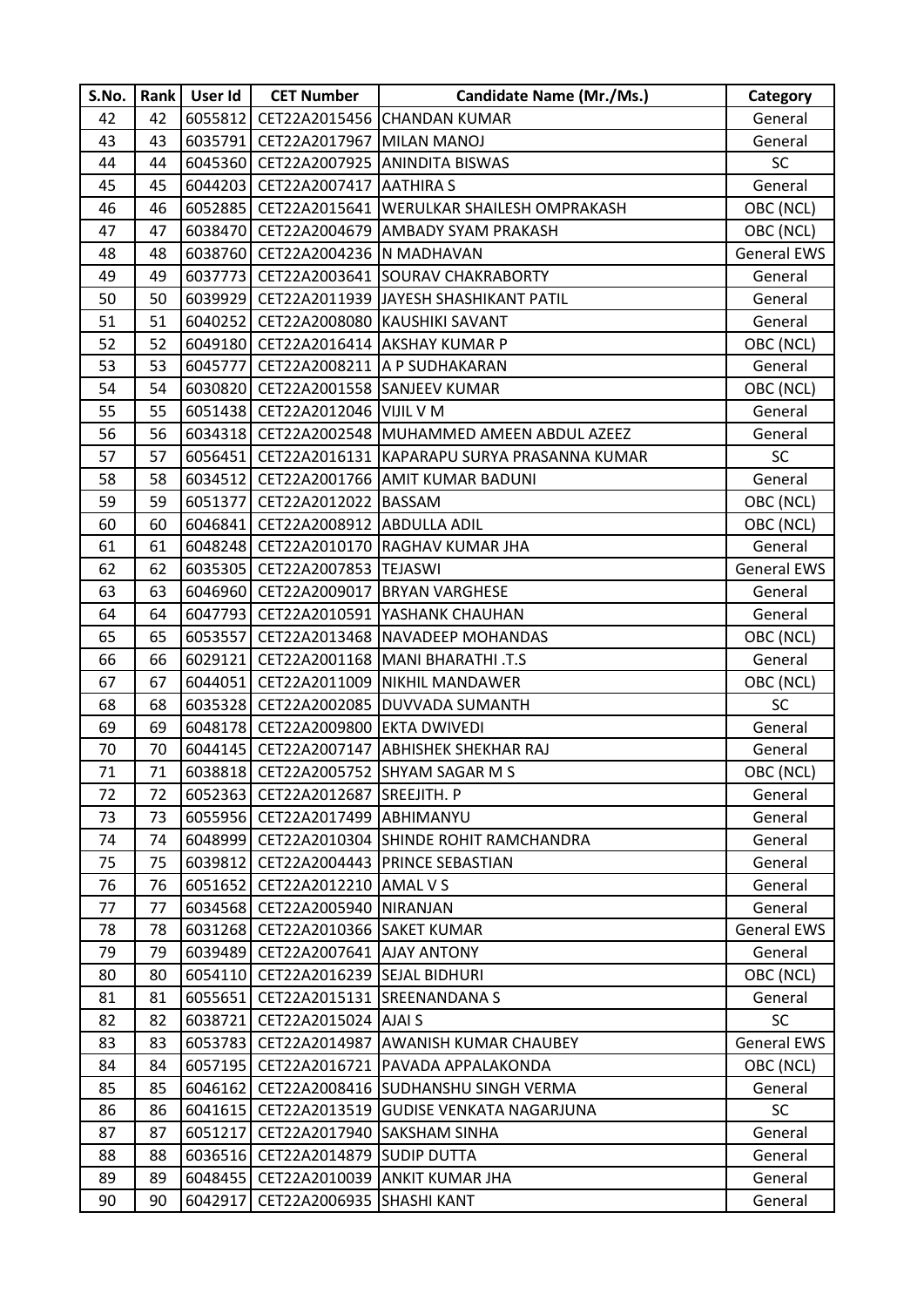| S.No. | Rank | User Id | <b>CET Number</b>                    | <b>Candidate Name (Mr./Ms.)</b>               | Category           |
|-------|------|---------|--------------------------------------|-----------------------------------------------|--------------------|
| 91    | 91   | 6055328 | CET22A2014794 VISMAY VINOD           |                                               | OBC (NCL)          |
| 92    | 92   | 6037399 |                                      | CET22A2015378 FIONA MABEL KISPOTTA            | <b>ST</b>          |
| 93    | 93   | 6053461 | CET22A2014653 KUNAL TOMAR            |                                               | General            |
| 94    | 94   | 6029980 |                                      | CET22A2001200 KASINA HARIKA NAGASAI           | OBC (NCL)          |
| 95    | 95   | 6055789 |                                      | CET22A2015337 ABHISHEKHA DEEPA TOPPO          | General            |
| 96    | 96   | 6034534 |                                      | CET22A2013251 ASHUTOSH KUMAR SINGH            | <b>General EWS</b> |
| 97    | 97   | 6030945 | CET22A2003061 SURAJ SINGH            |                                               | General            |
| 98    | 98   |         |                                      | 6041209 CET22A2007919 ATHUL KRISHNA N P       | OBC (NCL)          |
| 99    | 99   | 6036169 |                                      | CET22A2011225 MOHAMMED JASIM IBNU MOOSA       | OBC (NCL)          |
| 100   | 100  | 6053433 |                                      | CET22A2013379 MIDHUN K VINEETH                | OBC (NCL)          |
| 101   | 101  | 6048314 |                                      | CET22A2012517 ABHISHEK KUMAR                  | OBC (NCL)          |
| 102   | 102  | 6033457 |                                      | CET22A2004136 PRITAM PRAKASH JADHAV           | <b>SC</b>          |
| 103   | 103  |         | 6055726 CET22A2015194 ROHIT MENON    |                                               | General            |
| 104   | 104  | 6045667 |                                      | CET22A2009188 BADDIPADAGA RAVALI              | General            |
| 105   | 105  | 6048591 |                                      | CET22A2012074   POOJA IKKANDATH SATHISH KUMAR | General            |
| 106   | 106  | 6040389 |                                      | CET22A2004814 NAGRAJ N METKAR                 | <b>SC</b>          |
| 107   | 107  | 6049425 |                                      | CET22A2012945 SHAIKH SHAH FAISAL MOHD RAFIQUE | General            |
| 108   | 108  | 6048812 |                                      | CET22A2016321 NOORUNNISA P M                  | OBC (NCL)          |
| 109   | 109  |         |                                      | 6055744   CET22A2015514   MANOJ KUMAR SAHU    | General            |
| 110   | 110  | 6050095 |                                      | CET22A2013507 AMAL MADHAV T                   | OBC (NCL)          |
| 111   | 111  | 6053663 |                                      | CET22A2017394 MD SAHZAD ALAM                  | OBC (NCL)          |
| 112   | 112  | 6056571 | CET22A2016038 PRIYA KUMARI           |                                               | <b>General EWS</b> |
| 113   | 113  | 6035087 |                                      | CET22A2001999 SAWANT PURVAJA VILAS            | <b>SC</b>          |
| 114   | 114  | 6048377 |                                      | CET22A2012170 KEDILAYA AKSHAY                 | General            |
| 115   | 115  | 6058482 | CET22A2017857 AMAN LAL               |                                               | General            |
| 116   | 116  | 6053550 |                                      | CET22A2013578 NIKHIL BARAN MATI               | General            |
| 117   | 117  |         |                                      | 6050102 CET22A2011109 ROSHAN KUMAR            | General            |
| 118   | 118  | 6035064 |                                      | CET22A2002191 SHUBHAM SINGH RATHORE           | General            |
| 119   | 119  |         | 6030905   CET22A2001323   ARMAN KHAN |                                               | <b>General EWS</b> |
| 120   | 120  |         | 6057430 CET22A2017218 SUMIT SAURAV   |                                               | General            |
| 121   | 121  |         | 6031298 CET22A2009566 NIMISHA A      |                                               | General            |
| 122   | 122  | 6034027 |                                      | CET22A2010791 ANANDHU SURESH                  | OBC (NCL)          |
| 123   | 123  | 6056567 | CET22A2016042 VIRAJ MUTHA            |                                               | General            |
| 124   | 124  | 6054012 |                                      | CET22A2015389 PRASHANT PANDEY                 | General            |
| 125   | 125  | 6037800 | CET22A2008902 M A FAYAZ              |                                               | OBC (NCL)          |
| 126   | 126  | 6047002 | CET22A2010223 G VYSHAKH              |                                               | OBC (NCL)          |
| 127   | 127  | 6042463 | CET22A2007060 MS ARYA PP             |                                               | General            |
| 128   | 128  | 6049100 | CET22A2010395 ANCY JOSEPH            |                                               | General            |
| 129   | 129  | 6048408 | CET22A2015646 TULSI KUMAR            |                                               | OBC (NCL)          |
| 130   | 130  | 6043873 | CET22A2006950 AVANI BIJU             |                                               | OBC (NCL)          |
| 131   | 131  | 6045540 |                                      | CET22A2008027 ASHWINI MATEGAONKAR             | General            |
| 132   | 132  | 6050294 |                                      | CET22A2013310 GUTHULA ASHOK                   | General            |
| 133   | 133  | 6054558 |                                      | CET22A2014240 SUDHANSHU SINGH                 | General            |
| 134   | 134  | 6045566 |                                      | CET22A2008162 KURUVILA JOSEPH                 | General            |
| 135   | 135  | 6055306 | CET22A2014795 ATHIRA S               |                                               | <b>General EWS</b> |
| 136   | 136  | 6051451 |                                      | CET22A2012070 ANSHU ABHISHEK                  | General            |
| 137   | 137  | 6047808 |                                      | CET22A2009910 NISHATHARAJAN T                 | General            |
| 138   | 138  | 6044936 | CET22A2007605 JERRY JAISON           |                                               | General            |
| 139   | 139  | 6033392 |                                      | CET22A2009405 PRABHAKAR PRATAP SINGH          | General            |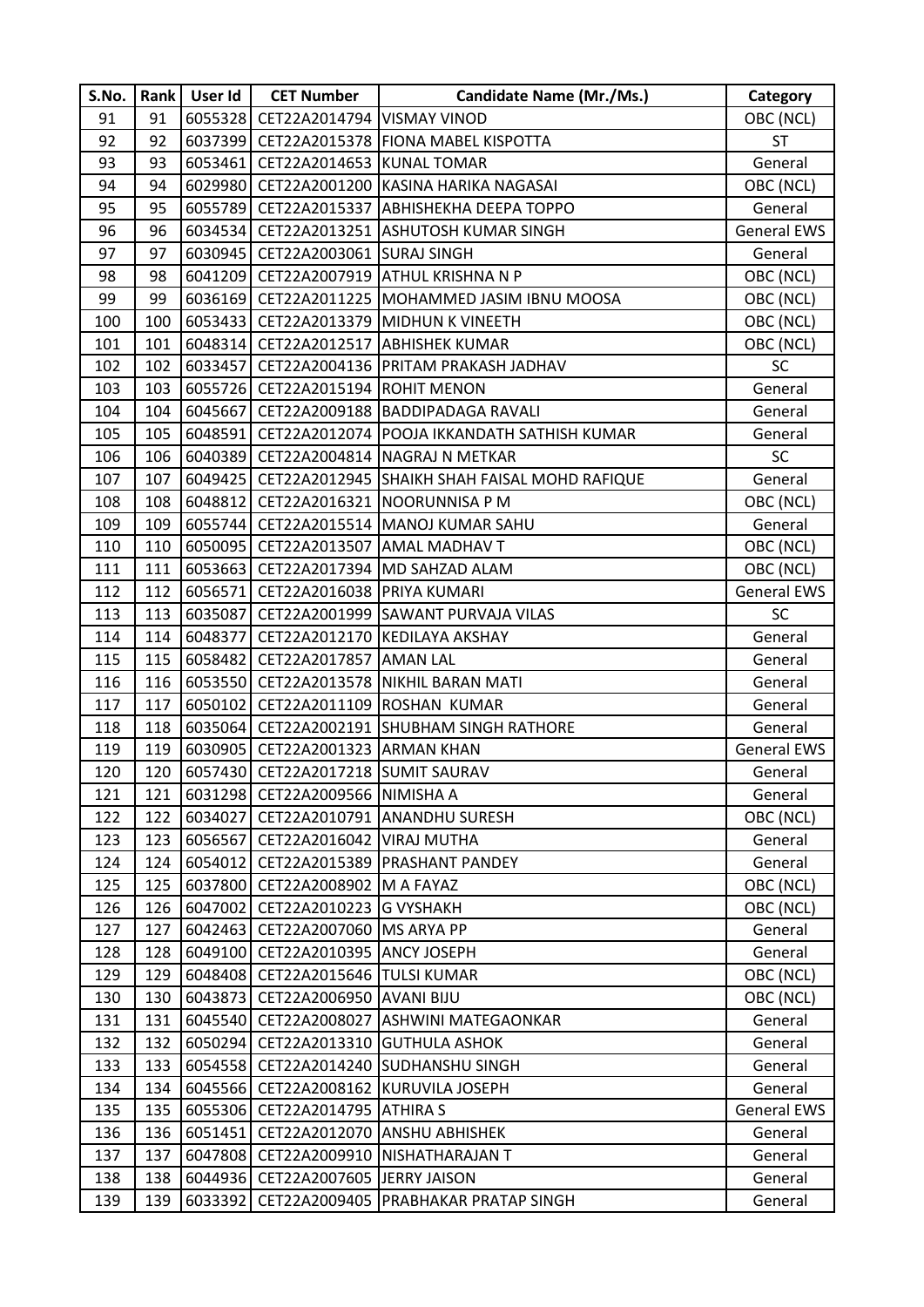| S.No. |     | Rank   User Id | <b>CET Number</b>                      | <b>Candidate Name (Mr./Ms.)</b>                 | Category           |
|-------|-----|----------------|----------------------------------------|-------------------------------------------------|--------------------|
| 140   | 140 | 6049974        |                                        | CET22A2013478 SUDHIR DUNGDUNG                   | <b>ST</b>          |
| 141   | 141 | 6045812        |                                        | CET22A2008423 ANIRUDH MENON                     | General            |
| 142   | 142 | 6033957        | CET22A2007615 SHEFEENA PV              |                                                 | OBC (NCL)          |
| 143   | 143 |                | 6050165   CET22A2017778   RAVEENNA K R |                                                 | OBC (NCL)          |
| 144   | 144 |                | 6055695   CET22A2015153   VARADA C     |                                                 | General            |
| 145   | 145 |                | 6033739 CET22A2001669 AKSHAY KUMAR     |                                                 | OBC (NCL)          |
| 146   | 146 | 6034992        |                                        | CET22A2001950 UNNI KRISHNAN N                   | General            |
| 147   | 147 |                | 6033451 CET22A2006494 NITHIN RAJ       |                                                 | OBC (NCL)          |
| 148   | 148 | 6044529        |                                        | CET22A2010224 SUBODH KUMAR                      | OBC (NCL)          |
| 149   | 149 |                | 6057985   CET22A2017515   ANKUR RAJ    |                                                 | General            |
| 150   | 150 |                |                                        | 6052128 CET22A2016035 SARBAMANGALA RAY          | <b>SC</b>          |
| 151   | 151 | 6033350        |                                        | CET22A2009347 SHEETHAL ELIZABETH KURIAN         | General            |
| 152   | 152 |                |                                        | 6044717 CET22A2007449 KANHU CHARAN SAMAL        | General            |
| 153   | 153 | 6032411        | CET22A2001846 SONA V                   |                                                 | General            |
| 154   | 154 |                | 6045136 CET22A2014453 VED PRAKASH      |                                                 | General            |
| 155   | 155 | 6040475        |                                        | CET22A2004879 GOKUL KRISHNAN K G                | General            |
| 156   | 156 |                |                                        | 6036130 CET22A2002954 RAJANALA KRISHNA VAMSI    | General            |
| 157   | 157 | 6044381        | CET22A2007705 SAJIN E S                |                                                 | OBC (NCL)          |
| 158   | 158 |                |                                        | 6056394   CET22A2016149   MINU MARIYA JOY       | General            |
| 159   | 159 |                | 6049802 CET22A2010922 RUDRAPRIYAN. R   |                                                 | General            |
| 160   | 160 | 6054736        |                                        | CET22A2014373 MUHAMMED UBAYS P                  | OBC (NCL)          |
| 161   | 161 |                |                                        | 6056136 CET22A2015766 SUJAY SANJAY WARUDE       | OBC (NCL)          |
| 162   | 162 | 6033652        |                                        | CET22A2001899 ASHLEY JERRY TOPPO                | ST                 |
| 163   | 163 | 6035301        | CET22A2002454 K.B.ASHWINI              |                                                 | General            |
| 164   | 164 | 6057322        |                                        | CET22A2017756 PRATYUSH KUMAR BAGHEL             | General            |
| 165   | 165 | 6044753        |                                        | CET22A2007534 SURYA ANNA MATHEWS                | General            |
| 166   | 166 |                | 6055879 CET22A2015346 SUBHASISH DAS    |                                                 | General            |
| 167   | 167 | 6030750        | CET22A2005839 PRERANA SINGH            |                                                 | <b>General EWS</b> |
| 168   | 168 | 6042987        |                                        | CET22A2006337 JITHENDRAKUMAR K                  | OBC (NCL)          |
| 169   | 169 |                |                                        | 6051265   CET22A2012087 SUSHMITA SHEKAR KANCHAN | General            |
| 170   | 170 |                |                                        | 6056039 CET22A2015539 SHASHANK SURESH YADAV     | <b>General EWS</b> |
| 171   | 171 |                |                                        | 6048544 CET22A2009992 ANANDU SASANKAN           | OBC (NCL)          |
| 172   | 172 | 6036486        |                                        | CET22A2003455 ADARSH P SUBHASH                  | OBC (NCL)          |
| 173   | 173 | 6054087        |                                        | CET22A2014748 MUHAMMED NIHAL C                  | OBC (NCL)          |
| 174   | 174 | 6036769        |                                        | CET22A2005861 MOUMITA SARKAR                    | <b>SC</b>          |
| 175   | 175 |                | 6046736 CET22A2011124 ATHUL K          |                                                 | OBC (NCL)          |
| 176   | 176 | 6052379        | CET22A2014607   PRATEEK                |                                                 | OBC (NCL)          |
| 177   | 177 | 6033224        |                                        | CET22A2002739 MOHAMMED FAYIZ C P                | OBC (NCL)          |
| 178   | 178 | 6037087        |                                        | CET22A2002934 FAZIL MOHAMED K                   | OBC (NCL)          |
| 179   | 179 | 6052601        |                                        | CET22A2016005 ABDUL RAHMAN                      | General            |
| 180   | 180 |                |                                        | 6029396   CET22A2009786   ABHIJEET KUMAR        | <b>SC</b>          |
| 181   | 181 | 6032799        | CET22A2005636 SREERAJ R                |                                                 | General            |
| 182   | 182 | 6042601        | CET22A2006687 JISNA THOMAS             |                                                 | General            |
| 183   | 183 | 6049293        |                                        | CET22A2014989 SANJU SHIBU MATHEWS               | General            |
| 184   | 184 | 6045487        | CET22A2009126 KIRAN.T.AJITH            |                                                 | OBC (NCL)          |
| 185   | 185 | 6049367        |                                        | CET22A2012356 MATTE JAYANT VIJAY                | OBC (NCL)          |
| 186   | 186 | 6041389        |                                        | CET22A2016136 JYOTI MAYEE CHARCHI               | General            |
| 187   | 187 | 6051631        | CET22A2015856 AKASH M                  |                                                 | <b>General EWS</b> |
| 188   | 188 | 6045294        |                                        | CET22A2015419 SANGYCHETTY KUMAR                 | OBC (NCL)          |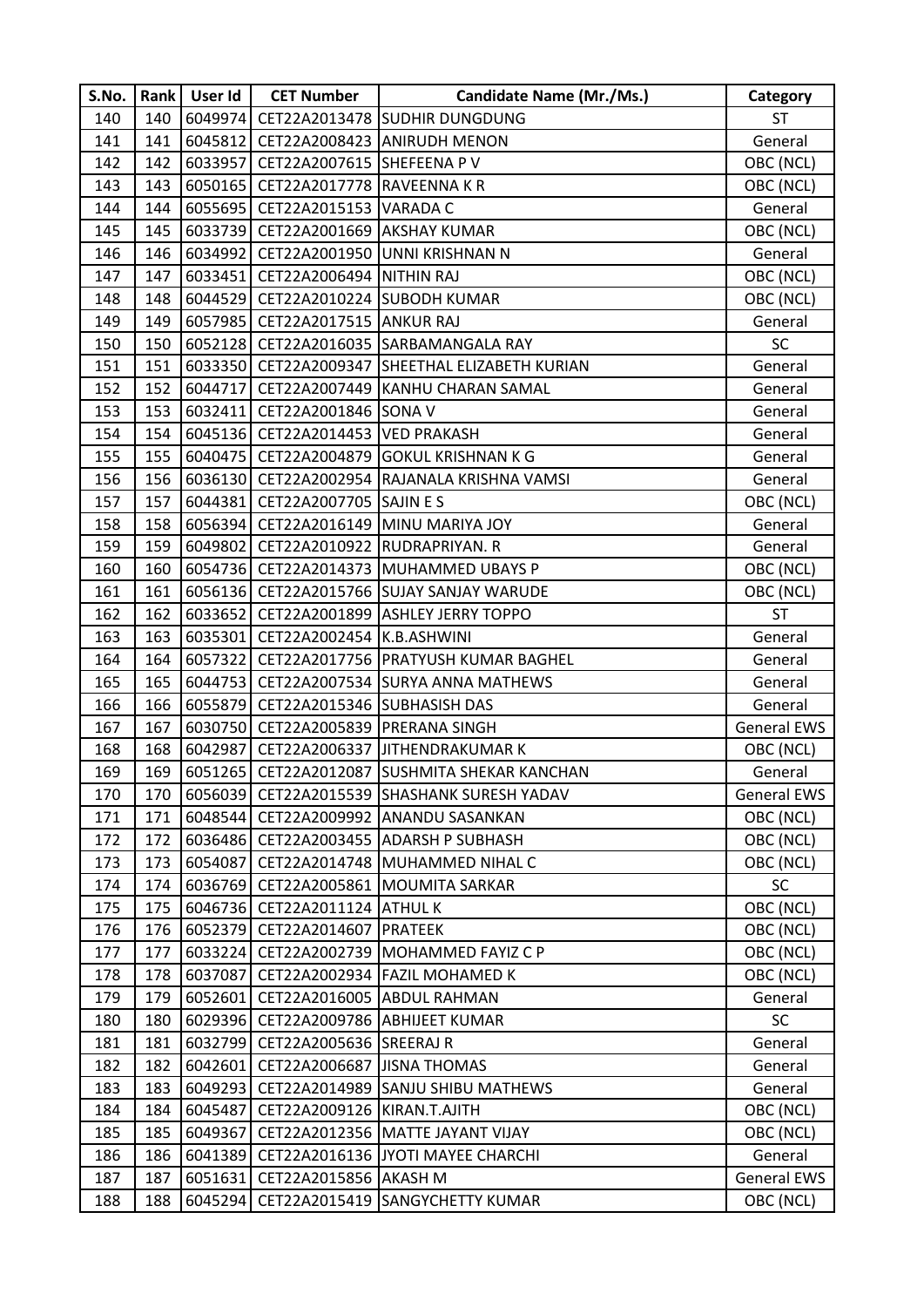| S.No. | Rank | User Id | <b>CET Number</b>                      | <b>Candidate Name (Mr./Ms.)</b>                   | Category           |
|-------|------|---------|----------------------------------------|---------------------------------------------------|--------------------|
| 189   | 189  |         |                                        | 6034451 CET22A2001987 SOMNATH SARANGI             | General            |
| 190   | 190  | 6051155 | CET22A2012028 PREMA.K                  |                                                   | General            |
| 191   | 191  |         |                                        | 6045062 CET22A2007675 DANTALA PRUDHVI RAJ         | General            |
| 192   | 192  |         | 6053333 CET22A2016910 C S SREEKUMAR    |                                                   | OBC (NCL)          |
| 193   | 193  |         |                                        | 6048646   CET22A2017108   ADHIKARI SRAVANI JYOTHI | <b>General EWS</b> |
| 194   | 194  |         |                                        | 6035434 CET22A2002504 JOSHUA DANIEL J             | General            |
| 195   | 195  | 6056157 |                                        | CET22A2016487 ASWIN JOSEPH MATHEW                 | General            |
| 196   | 196  | 6049097 | CET22A2013153 NILESH RAJ               |                                                   | General            |
| 197   | 197  |         | 6033989 CET22A2016633 RASHID K         |                                                   | General            |
| 198   | 198  |         |                                        | 6057279 CET22A2016886 MOHAMMED DANIYAAL LAREB     | General            |
| 199   | 199  | 6057905 |                                        | CET22A2017470 MUHAMMED SHIHAN                     | OBC (NCL)          |
| 200   | 200  | 6028990 | CET22A2000653 SHASHANK                 |                                                   | General            |
| 201   | 201  | 6051951 | CET22A2015323 NITHYA V                 |                                                   | OBC (NCL)          |
| 202   | 202  |         |                                        | 6036256 CET22A2006385 NIRJOGI SWETHA              | OBC (NCL)          |
| 203   | 203  |         | 6053533 CET22A2013477 SIVA ABISHEK B   |                                                   | General            |
| 204   | 204  | 6044501 |                                        | CET22A2013889 MOHAMED ALTAF S                     | OBC (NCL)          |
| 205   | 205  |         | 6054954 CET22A2015086 SARAN A          |                                                   | OBC (NCL)          |
| 206   | 206  |         | 6052587 CET22A2012966 KEVIN GEORGE     |                                                   | General            |
| 207   | 207  |         | 6030096 CET22A2002694 SUMIT KUMAR      |                                                   | OBC (NCL)          |
| 208   | 208  |         |                                        | 6047493 CET22A2012149 BHAVATHARINI B              | <b>SC</b>          |
| 209   | 209  | 6056820 | CET22A2016281 FATHIMA L                |                                                   | General            |
| 210   | 210  |         |                                        | 6029349 CET22A2000185 CHAUDHARI RAHUL SATISH      | OBC (NCL)          |
| 211   | 211  |         | 6057538   CET22A2017637   RAMEES RAZAK |                                                   | OBC (NCL)          |
| 212   | 212  | 6054992 |                                        | CET22A2017142   FIZA MUHAMMAD ALI THUNDIYIL       | OBC (NCL)          |
| 213   | 213  | 6031765 |                                        | CET22A2003177 ARUDE JANHAVI HANUMANT              | General            |
| 214   | 214  | 6030647 |                                        | CET22A2000699 SONAWANE HARISH KRISHNA             | <b>SC</b>          |
| 215   | 215  |         | 6044376 CET22A2009884 VIVEK KUMAR      |                                                   | General            |
| 216   | 216  |         | 6054000 CET22A2013862 S.AMEEN          |                                                   | OBC (NCL)          |
| 217   | 217  |         | 6043542 CET22A2006819 SHAGUN MALIK     |                                                   | General            |
| 218   | 218  |         | 6050120 CET22A2011300 ASWIN DEV M J    |                                                   | General            |
| 219   | 219  |         |                                        | 6051332   CET22A2011980   NIRMALYA HALDER         | <b>SC</b>          |
| 220   | 220  |         | 6047823 CET22A2013936 ADVAITH M        |                                                   | OBC (NCL)          |
| 221   | 221  | 6057959 |                                        | CET22A2017498 ANISHA SAMANTA                      | General            |
| 222   | 222  | 6057075 | CET22A2016554 SREERAJ T                |                                                   | OBC (NCL)          |
| 223   | 223  |         |                                        | 6054208 CET22A2014810 VISHNU VENUGOPAL            | General            |
| 224   | 224  |         |                                        | 6032936   CET22A2006891   VIJAY KRISHNAN D        | General            |
| 225   | 225  |         |                                        | 6052460 CET22A2013630 ABHINAV JATUKARNA           | General            |
| 226   | 226  | 6040700 |                                        | CET22A2017577 KONA YASESWINI                      | OBC (NCL)          |
| 227   | 227  | 6056077 | <b>CET22A2015611 VISHAKKS</b>          |                                                   | OBC (NCL)          |
| 228   | 228  | 6043903 |                                        | CET22A2014754 YASHIKA GAUTAM                      | General            |
| 229   | 229  |         |                                        | 6050525   CET22A2011425  IMMANUVEL JEYARAJ V      | OBC (NCL)          |
| 230   | 230  | 6046479 |                                        | CET22A2013541  VISHRUT PANDEY                     | General            |
| 231   | 231  | 6030113 |                                        | CET22A2000414 ANINDITHA MONDAL                    | <b>SC</b>          |
| 232   | 232  |         |                                        | 6039036   CET22A2006355   SUREDDI GANGADHAR       | OBC (NCL)          |
| 233   | 233  | 6035342 | CET22A2010115 VIBIN ANTO P             |                                                   | General            |
| 234   | 234  | 6057683 |                                        | CET22A2017344 ALWINDER SINGH CHHATWAL             | General            |
| 235   | 235  | 6055052 |                                        | CET22A2015406 GONELA SAI SREEJA                   | General            |
| 236   | 236  | 6057643 | CET22A2017335 ASWIN KK                 |                                                   | <b>SC</b>          |
| 237   | 237  | 6036916 |                                        | CET22A2004681 BALENDU SHEKHAR PANDEY              | General            |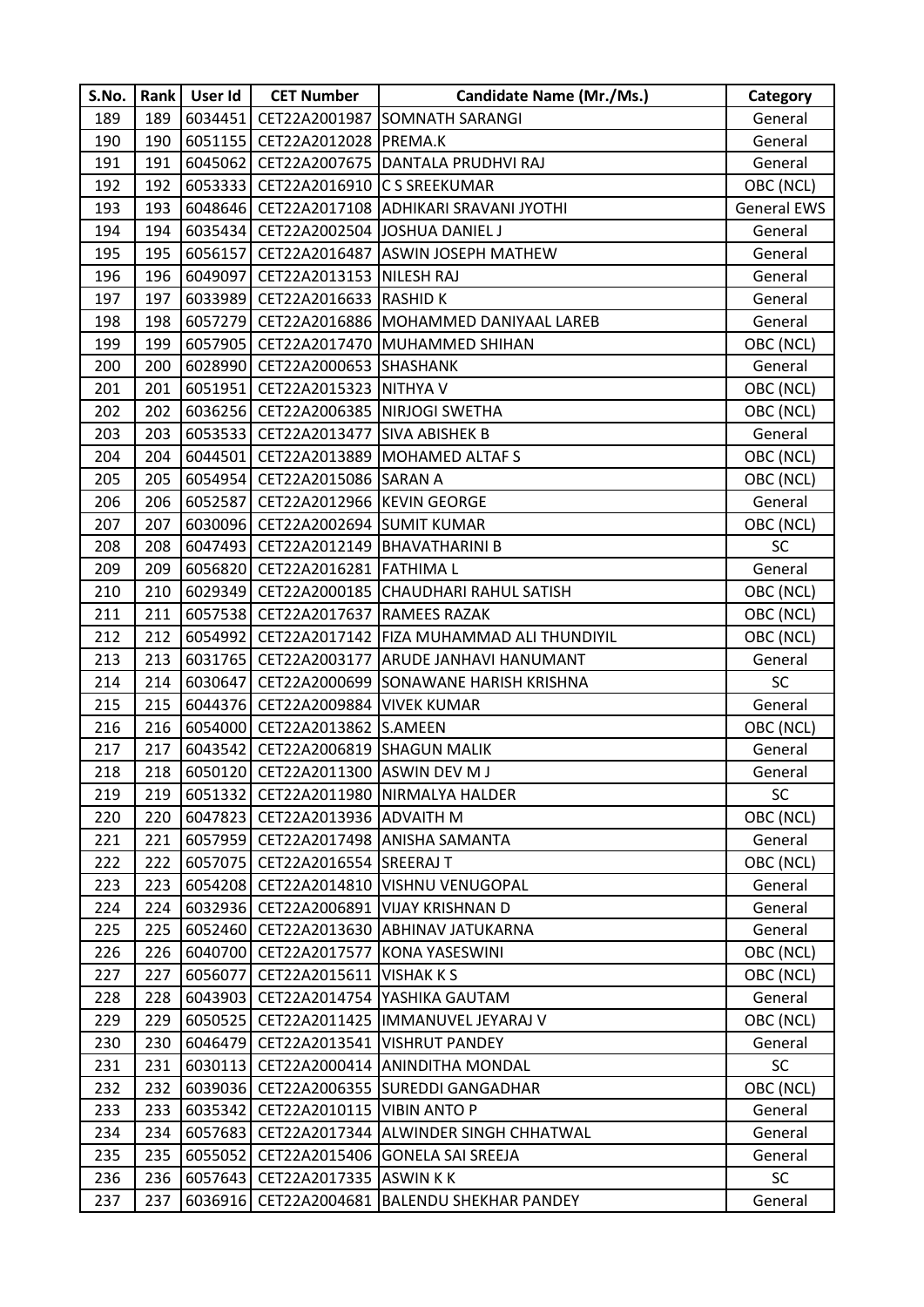| S.No. |     | Rank   User Id | <b>CET Number</b>                     | <b>Candidate Name (Mr./Ms.)</b>             | Category  |
|-------|-----|----------------|---------------------------------------|---------------------------------------------|-----------|
| 238   | 238 | 6031522        |                                       | CET22A2001313 SHAH BHAVYA JAY               | General   |
| 239   | 239 | 6040530        | CET22A2008652 ANJANI KUMARI           |                                             | General   |
| 240   | 240 | 6038647        |                                       | CET22A2004696 BHASKAR BADHANI               | General   |
| 241   | 241 | 6042012        | CET22A2017292 URMILA KUMARI           |                                             | OBC (NCL) |
| 242   | 242 |                |                                       | 6051260 CET22A2011952 RISHOV BHATTACHARJEE  | General   |
| 243   | 243 |                |                                       | 6054816 CET22A2014410 MATHUR SURAJ MANOJ    | General   |
| 244   | 244 | 6031126        |                                       | CET22A2014689 P S MANJULA SOMANATH          | OBC (NCL) |
| 245   | 245 | 6047073        |                                       | CET22A2009073 MOHAMMED ANAS K               | OBC (NCL) |
| 246   | 246 | 6034289        |                                       | CET22A2001748 ABHIRAM S ANAND               | OBC (NCL) |
| 247   | 247 |                |                                       | 6044856   CET22A2011323 EMRANAHMED N        | General   |
| 248   | 248 |                | 6032236 CET22A2004277 LAKSHMI CB      |                                             | OBC (NCL) |
| 249   | 249 | 6055067        |                                       | CET22A2014720 GEORGIE THOMAS VALLIARA       | General   |
| 250   | 250 |                |                                       | 6044784 CET22A2007805 DAMODARAN E K         | General   |
| 251   | 251 | 6047579        | CET22A2011064 LIJO M JOSEPH           |                                             | General   |
| 252   | 252 |                |                                       | 6057033 CET22A2017687 MERIN ANNA MONCY      | General   |
| 253   | 253 | 6042937        |                                       | CET22A2006614 AJITH HARIDAS E               | OBC (NCL) |
| 254   | 254 | 6040192        |                                       | CET22A2013164 MUHAMMED SAJID NM             | OBC (NCL) |
| 255   | 255 | 6039687        |                                       | CET22A2004917 SANJAY KUMAR R                | General   |
| 256   | 256 | 6057310        |                                       | CET22A2016991   DABERSHI GHRITAKAUSHIK      | General   |
| 257   | 257 | 6033677        | CET22A2001601 SONALIKA SAHA           |                                             | General   |
| 258   | 258 | 6050113        |                                       | CET22A2011130 ANIRUDH VERMA                 | OBC (NCL) |
| 259   | 259 | 6045267        | CET22A2010406 AKSHAY C                |                                             | OBC (NCL) |
| 260   | 260 | 6052906        | CET22A2014697 SIVANESAN T             |                                             | OBC (NCL) |
| 261   | 261 | 6040874        | CET22A2009024                         | KANKIPATI. BALAJI NAGA CHINNA SAI           | General   |
|       |     |                |                                       | YASWANTH                                    |           |
| 262   | 262 | 6054009        | CET22A2013881 SUJIN T SUNIL           |                                             | General   |
| 263   | 263 |                |                                       | 6055354 CET22A2014866 MOHAMMED JASIM T      | OBC (NCL) |
| 264   | 264 | 6049318        |                                       | CET22A2011888 PRATIK PREYASHY               | OBC (NCL) |
| 265   | 265 |                | 6032878 CET22A2004876 AYITI SUJITH    |                                             | SC        |
| 266   | 266 |                | 6036526 CET22A2008704 SRI SAIRAM JENA |                                             | General   |
| 267   | 267 |                |                                       | 6055783 CET22A2016289 PANDA NIYATI AMBARISH | General   |
| 268   | 268 |                | 6042969 CET22A2006333 ABIN K JAISON   |                                             | General   |
| 269   | 269 | 6056456        |                                       | CET22A2016538 ARJUN SREERAJ T P             | OBC (NCL) |
| 270   | 270 | 6036320        | CET22A2003383 ARAVIND A               |                                             | General   |
| 271   | 271 | 6047895        |                                       | CET22A2009603 KABITA MOHANTY                | General   |
| 272   | 272 |                | 6057418 CET22A2016993 KRITHIK K S     |                                             | General   |
| 273   | 273 | 6038246        |                                       | CET22A2004256 HARSHITH PRASAD               | General   |
| 274   | 274 | 6030745        | CET22A2001027                         | JYOTIRMAYA SATAPATHY                        | General   |
| 275   | 275 | 6035435        | CET22A2008296 AKASH NATH S            |                                             | General   |
| 276   | 276 | 6045697        |                                       | CET22A2010806 PARVATHY P ANIL               | General   |
| 277   | 277 | 6044934        | CET22A2007583 MAAZ ANWER              |                                             | General   |
| 278   | 278 | 6049160        |                                       | CET22A2016441 ASHWIN KUMAR K                | OBC (NCL) |
| 279   | 279 | 6052999        | CET22A2015062 VIJAY KUMAR M           |                                             | OBC (NCL) |
| 280   | 280 | 6048164        |                                       | CET22A2011614 YERUMAKU DHARMA RAO           | <b>SC</b> |
| 281   | 281 | 6051246        |                                       | CET22A2013440 GOKUL KRISHNA.J               | General   |
| 282   | 282 | 6030110        |                                       | CET22A2002806 SOUVIK KERKETTA               | <b>ST</b> |
| 283   | 283 | 6046349        | CET22A2013369 VARSHAN                 |                                             | OBC (NCL) |
| 284   | 284 | 6045218        | CET22A2015853 SHIVAM                  |                                             | General   |
| 285   | 285 | 6039599        |                                       | CET22A2005022 M SHASHI KUMAR                | OBC (NCL) |